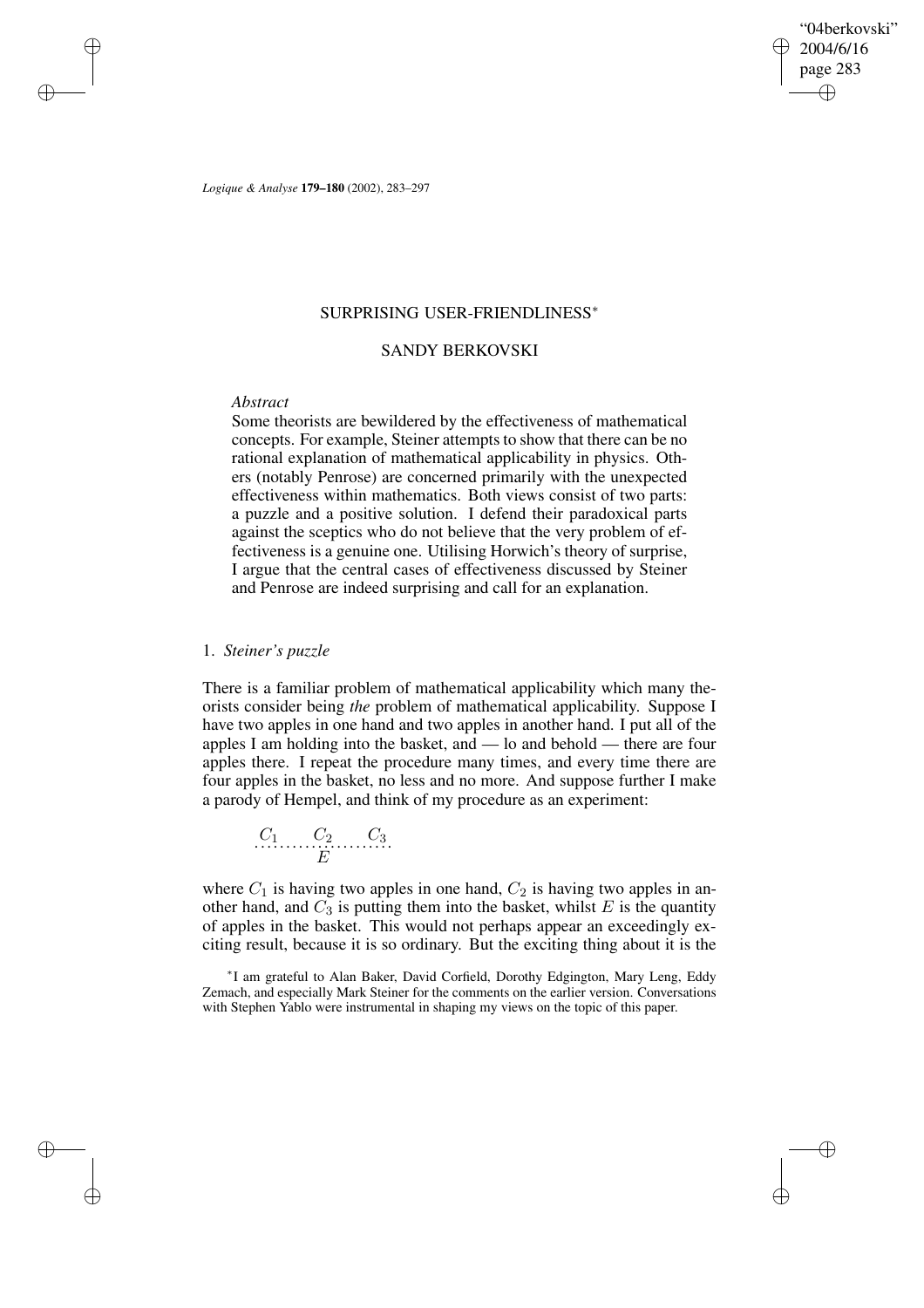✐

✐

### 284 SANDY BERKOVSKI

explanation we provide for it, when we try to establish the link between the antecedent conditions and the outcome. It is, we say, in virtue of the truth of the arithmetical statement

$$
2 + 2 = 4 \tag{1}
$$

that we get four apples in the basket. The antecedent conditions are empirical, the outcome is empirical, but the explanation is non-empirical, and herein lies the awkwardness of our explanation. For we believe that arithmetic is non-empirical, that arithmetical terms refer, that there are mathematical objects (numbers, in our case), and these objects are *remote*: they do not affect and they are not affected by the events of our physical world, they are not created and they are not destroyed.

Hence, the first exciting thing is the apparent gap between the physical events and the remote objects. The second exciting thing is of course the necessary link between  $\{C_i\}$  and E. Once I know how many apples I had at the beginning and know how many there were in the basket, I do not seem to able to understand how it could be otherwise. This shows me that my apple experiment is not an ordinary one. If I jump from a sky-scraper and land on my two feet after a one-hour fall, then — assuming the weather conditions in the vicinity were usual  $- I$  can imagine a merciful god adjusting the gravitational constant. But I cannot imagine how

 $2 + 2 = 5$ 

could be true. I also realize that its unimaginability is not a sign of my limited intellectual capacities, but rather a mark of the strong necessity between  ${C<sub>i</sub>}$  and E, deriving from the necessity of (1).

The third exciting thing about the experiment is that I cannot describe it — talk about it — without resorting to arithmetical concepts. These latter invariably appear in every version of the description I produce. Quite a different question is whether they commit me to the existence of numbers. Frege's view — endorsed by Steiner — identifies numerals with secondorder predicates applying to ordinary concepts. The concepts themselves apply to objects. In this way, the objectual commitment is rules out. But even so the application of arithmetical laws to empirical laws occurs by necessity.

I make these familiar observations in order to have a better grip on the metaphysical applicability problem. It has, therefore, five theses:

- (i) The truth of the physical laws demands the existence of remote objects;
- (ii) There must be an explanatory link between the existence of remote objects and empirical events;

✐

✐

✐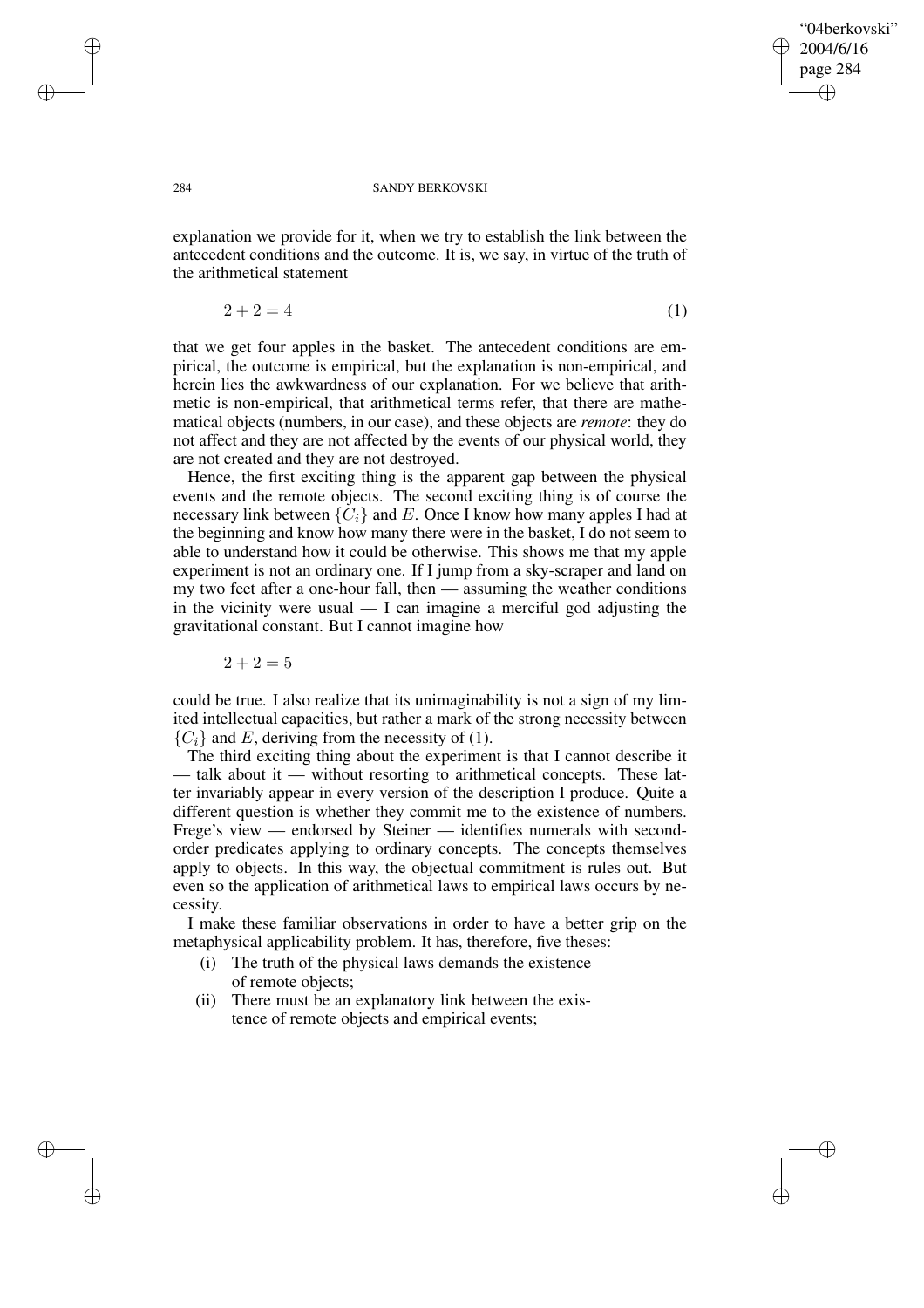(iii) Remote objects have no explanatory power for empirical events (because they are remote);

✐

✐

✐

✐

- (iv) The explanation they provide bears marks of a particularly strong kind of necessity;
- (v) The application of mathematical objects is necessary.

Only the theses (i)–(iii) are at heart of the puzzle. For the physical laws, even the simplest ones, imply interaction between mathematical objects and empirical objects. In our primitive example, the law we are using is in effect this:

# *Law 1.1*: *For every (stable, middle-sized) object, if there are* m *objects in one container and* n *objects in another container, bringing them together in the third container will result in*  $m + n$  *objects being there.*

This law is unlikely to be found in any physical textbook, because so many details pertaining to the nature of objects have to be filled in it. It also seems to talk about specific circumstances — the presence of containers, for example, thus lacking the generality required. Despite being *ad hoc* and nonexplanatory, it has predictive capacities and it suffices for our purposes: we are shown how mathematical objects feature in empirical predictions. Their existence is indispensable for the truth of these predictions, and therefore, we could expect some link to be exhibited between those objects and empirical events. But such a link is missing.

In  $(iv)$ - $(v)$  we also notice two further aspects of the uneasy relationship between empirical events and remote objects. They do not constitute a puzzle, but will later be useful in assessing a different sense of applicability. You may also have qualms about the precise rôle mathematical entities play in the formulation of laws, or qualms about the intelligibility of (i). Let these qualms rest for a while until we introduce another applicability problem which is also Steiner's main concern.

Steiner claims that metaphysical applicability is unproblematic, or 'nonmystic' as he says (6, 22). His claim is correct, and one of my purposes will be to justify the absence of mystery there. Another sense of applicability — and a novel one, according to Steiner — is descriptive applicability. It is introduced thus:

[D]escriptive applicability [is] the appropriateness of (specific) mathematical *concepts* in describing *and lawfully predicting* physical phænomena. ... Applying [in this sense is] 'describing by means of'. ((6, 25) his italics)

"04berkovski" 2004/6/16 page 285

✐

✐

✐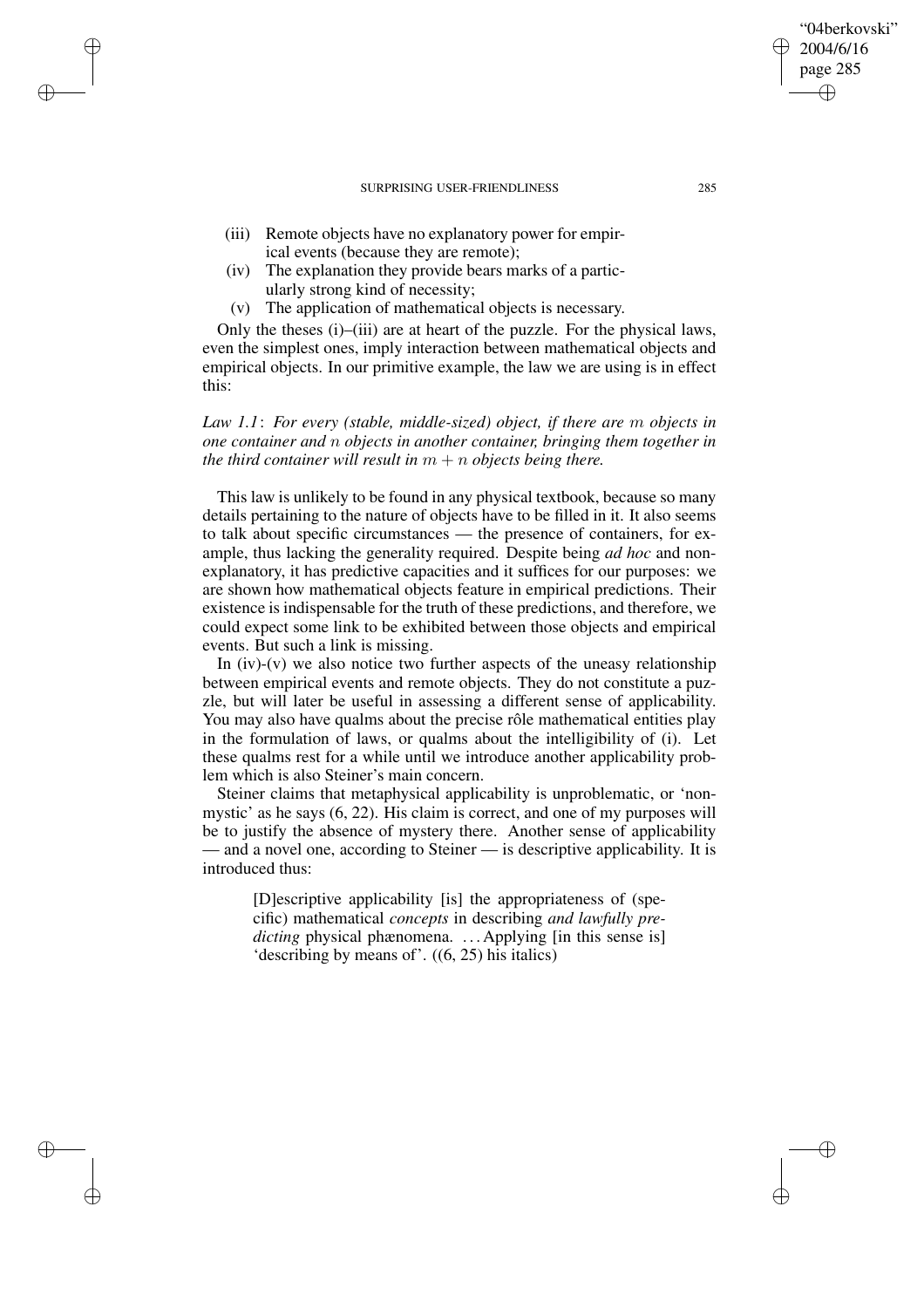✐

✐

### 286 SANDY BERKOVSKI

The first thing distinguishing descriptive applicability from metaphysical applicability is its lack of generality. There is no single problem of descriptive applicability. Rather, there are many problems related to different concepts, each of which may require different solutions. Steiner gives the examples of some concepts whose applicability is unproblematic. One is the phænomenon of linearity. Many physical correlations have the form:

$$
y = k_1 x_1 + k_2 x_2 + \ldots + k_i x_i + \ldots, \tag{2}
$$

of which one instance would be the dependence of speed on time:

$$
v = gt.
$$
 (3)

Linearity makes its other appearance in the principle of superposition which can be written e.g. for an electric field with several sources of electric charge:

$$
E = E_1 + E_2 + E_3 + \dots^1
$$
 (4)

The linearity of physical laws is explained once we notice that it works in the situations where physical processes are smooth. If they are not, linearity no longer holds.

Why does Steiner believe that there is no problem to tackle with linearity? On the face of it, he supplies a causal explanation of its applicability. The smoothness of natural processes was the *cause* for using the schema (2). The causal idiom can be understood only in the human context: because the nature is smooth and the scientists' experiences were such and such, they came to use (2). If we delete the reference to scientists, causation is lost. Surely, the formulation of the laws *in itself* could not be affected by nature. But in fact Steiner never mentions the human factor and the particular experiences responsible for the usefulness of (2). The question is rather that there must be some reason why (3) and (4) share the same mathematical form. The *prima facie* problem arises once you believe that this cannot be a mere co-incidence. The solution, then, is that both (3) and (4) describe smooth processes.

I suggest, however, that the problem cannot even be made intelligible without bringing in the human factor. Smooth processes cannot be identified unless with the aid of (2). The real issue seems to be in the necessity of mathematical applicability. Could there be laws not expressible in mathematical concepts? Or alternatively, could there be a world in which mathematics is not applicable — in which it is either true and not applicable, or just a

 ${}^{1}$  Cf. (1, ch. XII-4) for details.

✐

✐

✐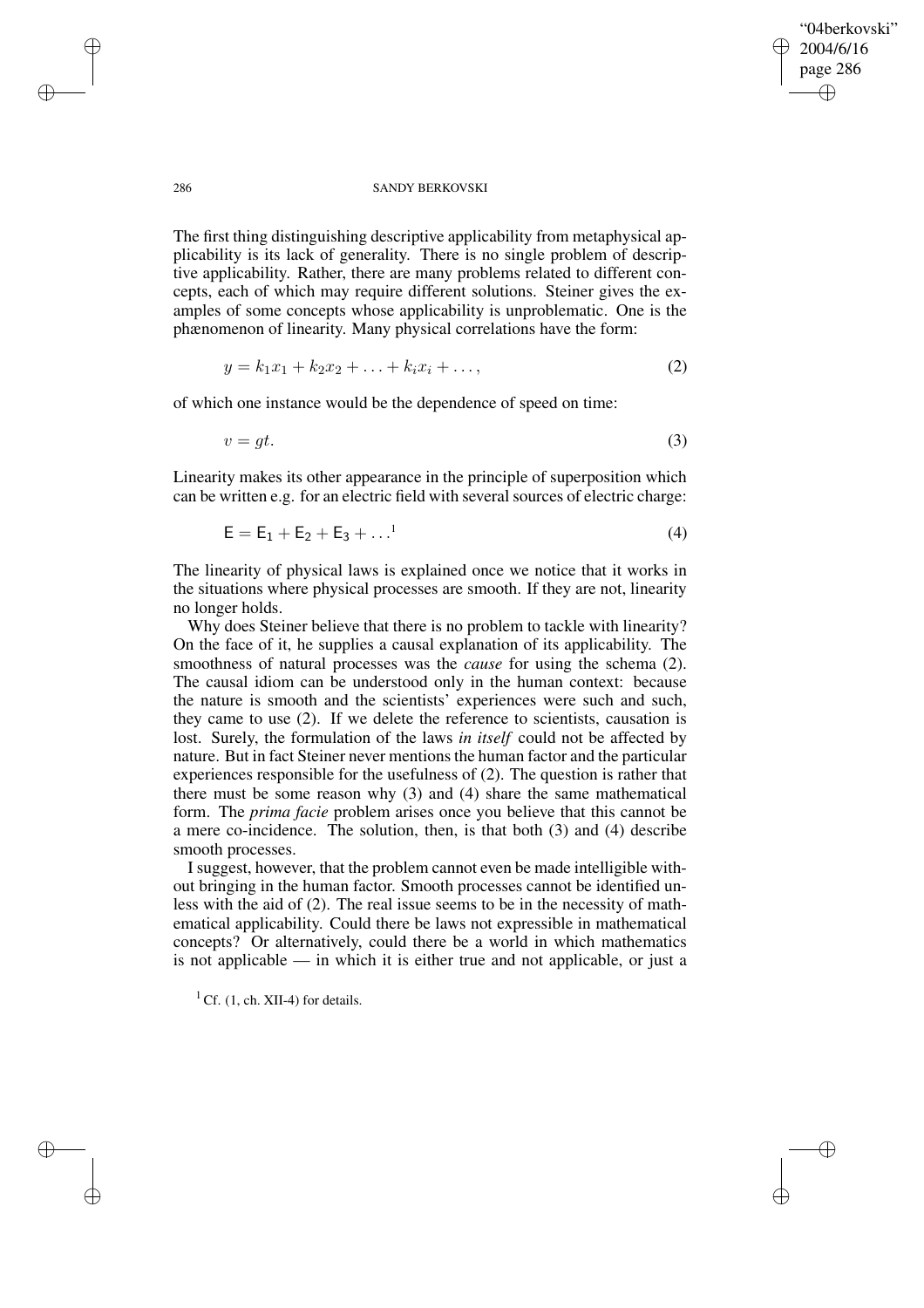game? It is surely possible that not every mathematical concept applicable in our world should be applicable in every other possible world. A universe sufficiently poorer than our actual world will be described by significantly simpler laws. The actual example is difficult to devise: even the world consisting just of one molecule of hydrogen will have quantum phænomena, gravitational effects etc.; hence much of the actually applicable mathematics will be applicable in that world too. But we may think of a world consisting solely of a counterfactual element *hydrogen-minus* which does not generate, say, electromagnetic fields, and therefore, some actually applicable differential equations will not have physical meaning there. Similarly, a determinist world may render statistical concepts physically meaningless (at least for an objectivist about probability). But the world which is governed by laws employing no mathematical concept is simply indescribable.

One might sense a complication here. If mathematics is applicable necessarily, there might be nothing surprising in it. If  $\phi$  is surprising, then at the very least  $\neg \phi$  should be possibly true. Surprise occurs when our antecedent beliefs are revised in light of the new fact. But if we expected  $\neg \phi$  all along instead of  $\phi$  and the latter is necessarily true, we were a victim of a massive delusion.  $\phi$  is true alright, we say, but think about it! — we erroneously add — it might have been that  $\neg \phi$  is true (or: it might have turned out that  $\neg \phi$ ). The illusion of surprise goes hand in hand with the illusion of  $\phi$ 's contingency, because surprise occurs when we locate ourselves in the world  $w$ (where  $\phi$ ) rather than u (where  $\neg \phi$ ). However, when  $\phi$  is necessary, there is no such  $u$ , and the surprise was illusory. These observations are crystallized into the following postulate:

### *Postulate* 1.1: *If*  $\phi$  *is surprising, then*  $\phi$  *is contingent.*

We shall attempt to justify this claim to some extent later on. For the moment let us revert to Steiner's discussion. The two issues he does not always take care to keep separate are the usefulness of mathematical concepts in physics and the process of discovery of physical laws by a manipulation of mathematical concepts:

## *Fact 1.1*: *Physical laws employ mathematical concepts.*

and:

✐

✐

✐

✐

*Fact 1.2*: *Mathematical concepts first invented for mathematical purposes later prove fundamental in physical laws.*

That this criticism is not entirely fair is evident from the following passage:

"04berkovski" 2004/6/16 page 287

✐

✐

✐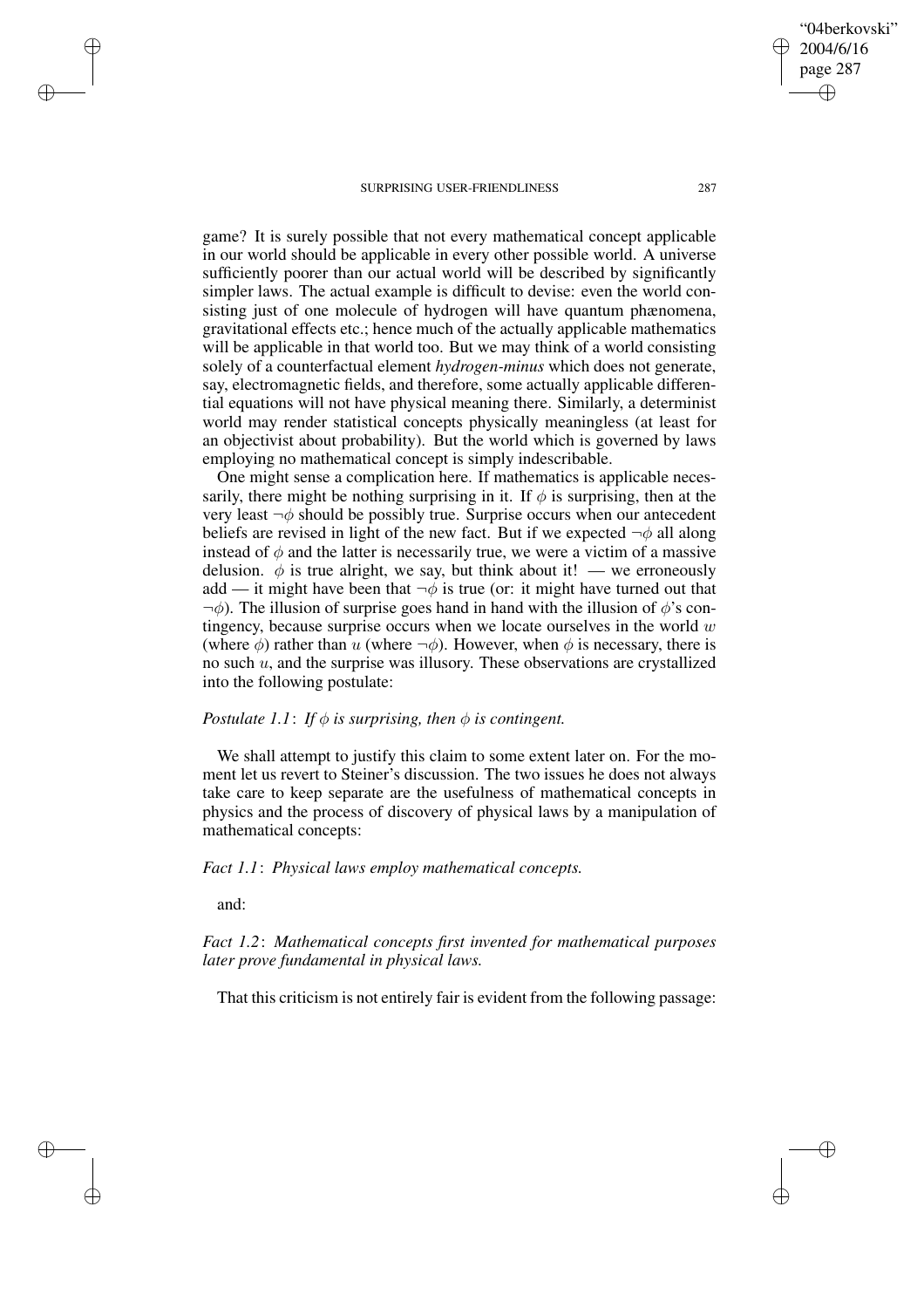### 288 SANDY BERKOVSKI

"04berkovski" 2004/6/16 page 288

✐

✐

✐

✐

My thesis concerns . . . the successful deployment of a taxonomy, a scheme. Success is measured by whether the discoveries that scientists were looking for (the laws of atomic and subatomic particles; explanations for the various anomalies of the atomic and subatomic world) were in fact found in due time — using the scheme.  $(6, 73)$ 

[H]istorical Pythagoreanism was primarily metaphysics; I accent its epistemology. Thus, I shall not discuss whether the world 'is' numbers. (6, 60)

Unlike Wigner, I shall explore the peculiar rôle of mathematics in scientific discovery. (6, 47)

Nevertheless, it is never clear why, by Steiner's lights, the Fact 1.1 does not deserve an explanation. Steiner claims that mathematics is anthropocentric, arising from 'the human aesthetic sense' (6, 64). If this is so, the Fact 1.1 should look surprising. Perhaps the application of *some* mathematical concepts is not surprising, but the application of *other* concepts is indeed.

### 2. *Penrose's puzzle*

We now turn to a different issue, that of the usefulness of mathematical concepts within mathematics. Like Steiner, Roger Penrose is fascinated with the remarkable utility of mathematical concepts in physical research. Of the utility of real numbers in measuring distance, time, energy he writes:

The real number system is chosen in physics for is *mathematical* utility, simplicity, and elegance, together with the fact that it accords, over a very wide range, with the physical concepts of distance and time. It is *not* chosen because it is known to agree with these physical concepts over *all* ranges. . . . As it turns out, *Nature is remarkably kind to us*, and it appears that the same real numbers that we have grown used to for the description of things at an everyday scale or large *retain their usefulness on scales much smaller than atoms* — certainly down to less than one-hundredth of the 'classical' diameter of a sub-atomic particle, say an electron or proton and seemingly down to the 'quantum gravity scale', twenty orders of magnitude smaller than such a particle. . . .Why is there so much confidence in these numbers for the accurate description of physics, when our initial experience of the relevance of such numbers lies in a comparatively limited range? This confidence — perhaps misplaced — must rest (although

✐

✐

✐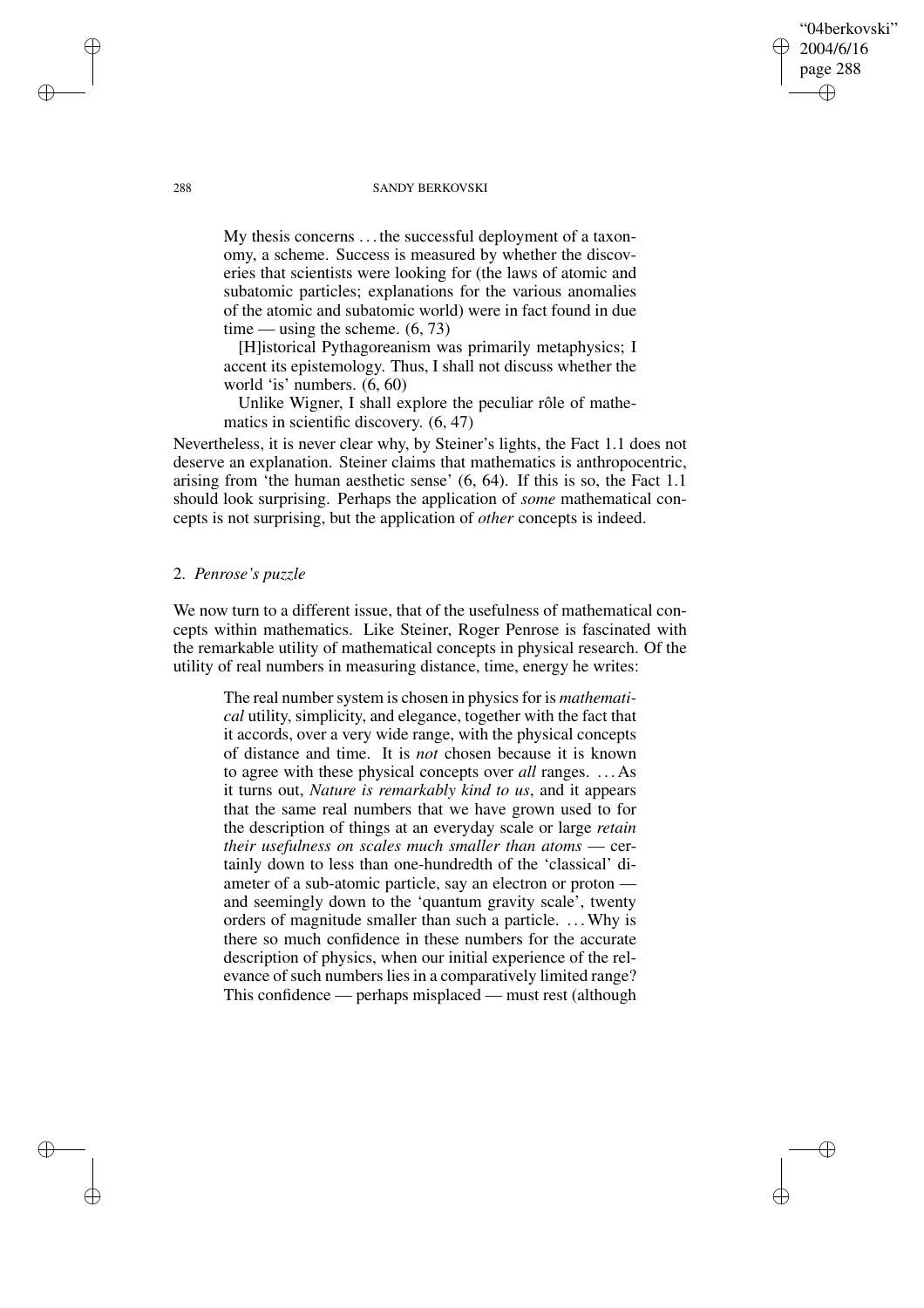this fact is not often recognized) on the logical elegance, consistency, and mathematical power of the real number system, *together with a belief in the profound mathematical harmony of Nature*. ((4, 113–4), some italics added)

Nevertheless, Penrose does not dwell too much on the application of mathematics. His chief concern is to confront the idea that mathematical concepts are mental constructions and have no reality of their own. In order to defend realism about mathematical concepts he appeals to their remarkable usefulness within mathematics, and the most elaborate example he gives is the invention of complex numbers. They were introduced by Cardano for taking square roots of negative numbers and thus facilitating the solution of cubic equations. Later on, however, complex numbers were found to possess wonderful properties such as. In particular, the equivalences

$$
sin(A + B) = sin A cos B + cos A sin B
$$

$$
cos(A + B) = cos A cos B - sin A sin B
$$

are reinterpreted as:

✐

✐

✐

✐

$$
e^{iA+iB} = e^{iA}e^{iB},\tag{5}
$$

since  $e^{iz} = \cos z + i \sin z$ . Similarly, Gauss proved that the algebraic equations with complex co-efficients:

 $a_0 + a_1 z^1 + \ldots + a_n z^n = 0$ 

always have a solution for some complex number z.

Many more applications of them are found in mathematics, and they clearly surpass any motives Cardano could have for introducing them originally. The observations over complex numbers are generalised and eventually the following fact emerges:

*Fact 2.1*: *The intra-mathematical use of mathematical concepts can be extended much wider than the original inventors could possibly contemplate.*

Parallel to Steiner's metaphysical fact, we could also formulate a fact relevant to Penrose's concerns:

*Fact 2.2*: *Many mathematical concepts are used in a wide range of fields within mathematics.*

"04berkovski" 2004/6/16 page 289

✐

✐

✐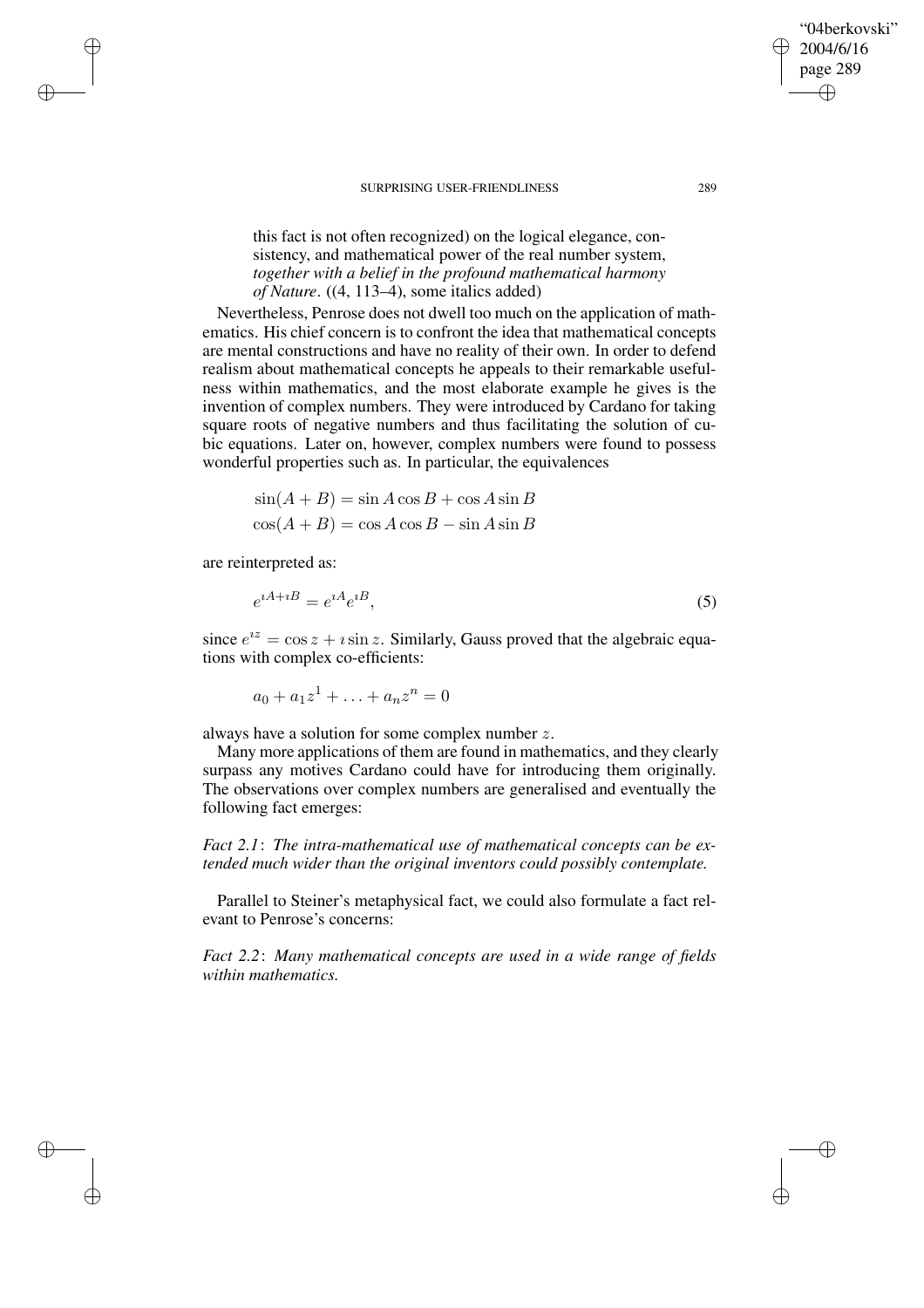"04berkovski" 2004/6/16 page 290 ✐ ✐

✐

✐

### 290 SANDY BERKOVSKI

The Fact 2.2 does not say anything specific about the way mathematicians discover the concepts. It only stresses the unity of mathematical discipline, or perhaps it serves a reductionist purpose by leading to a conclusion that every mathematical discipline is set theory in in disguise. Yet, as it happens, Penrose is not interested in the Fact 2.2 at all, occupying himself solely with the Fact 2.1. The latter grounds three claims:

*Proposition 2.1*: *Mathematical concepts are not inventions.*

*Proposition 2.2*: *Mathematical concepts exist in the world and are to be discovered.*

# *Proposition 2.3*: *Mathematics is user-friendly.*

Consider first Proposition 2.1. It may appear to be a modus tollens and run as follows. Suppose complex numbers were Cardano's inventions (P); then they could not have had the properties beyond those known by Cardano  $(R)$ ; but they do  $(\neg R)$ ; therefore, they are not inventions  $(\neg P)$ . There is, however, a justification missing for the transition from  $P$  to  $R$ . The missing step amounts to the claim that the properties of anything that is invented cannot be unknown by the inventor  $(Q)$ . Then the argument is presented as a *reductio ad absurdum*:

$$
\neg (P \supset R) \qquad P \supset R \qquad P \supset R
$$

Or in the second-order language:

 $\exists x \exists F(Cn(x) \land Fx \supset \neg K(C, Fx))$  $\forall x(Cn(x) \supset Inv(C, x)) \quad \forall x \forall F(Inv(C, x) \land Fx \supset K(C, Fx))$ <br>  $\exists x \exists F(Cn(x) \land Fx \supset \neg K(C, Fx)) \qquad \forall x \forall F(Cn(x) \land Fx \supset K(C, Fx))$ 

We have arrived at a contradiction, but we have a choice: declare either  $\forall x (Cn(x) \supset Inv(C, x))$  or  $\forall x \forall F(Inv(C, x) \land Fx \supset K(C, Fx))$  false. Penrose elects to reject the first premiss. Yet it remains unclear why the inventor (or a creator) has a special authority over his invention (creation). A typical instance of invention is some technological device. Suppose Hammurabi invented the wheel. Of course, he could not anticipate the use of the wheel in motor cars, windmills, or in the carousel. But we are not inclined to claim that *because of that* Hammurabi discovered the wheel, and not invented it. An even more convincing example is a game like soccer. We are certainly prepared to grant its invention. We do not assume, however, that

✐

✐

✐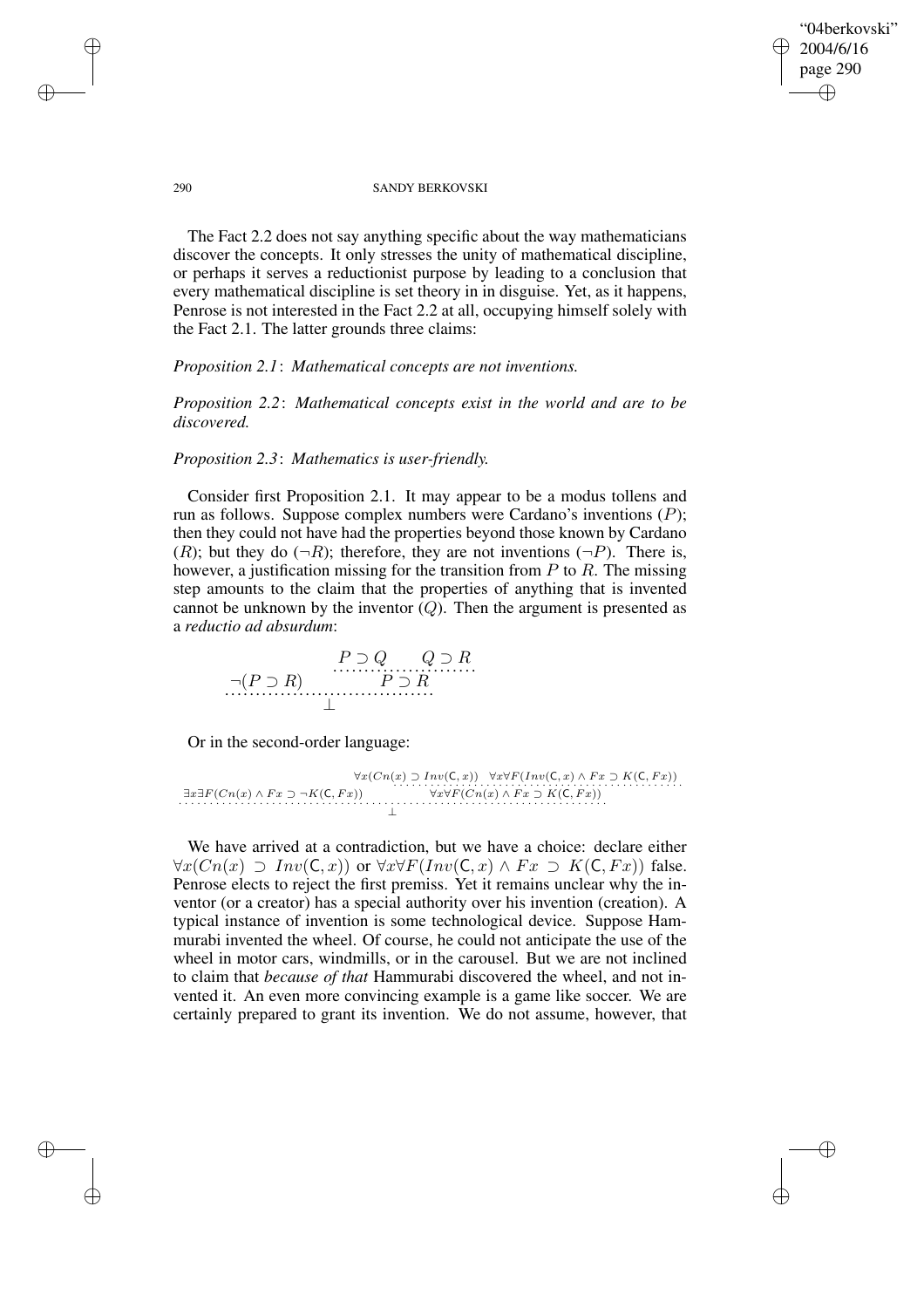the original inventor could claim superiority over Ronaldo thanks to the mere fact of his role in soccer's invention. Perhaps the sense of invention targeted by Penrose occurs in fictions. There we may reasonably insist that the author has a special, unchallenged authority over the properties of his characters.<sup>2</sup>

Further, Penrose apparently assumes that anything can be either invented (like a wheel or a novel) or discovered (like a planet). Since mathematical concepts are not invented, they are discovered<sup>3</sup>:

$$
\forall x(Disc(x) \lor Inv(x)) \quad \exists C \neg Inv(C) \n\exists CDisc(C)
$$
\n(6)

One might attempt to find a third alternative. Consider emotions. At the age of amoebas and bacteria there were no emotions. The first animal (or human) who experienced hatred, fear, or love was not discovering anything. But neither was he inventing them. So the case of emotions presents a useful challenge to (6). A parallel argument for the case of mathematical objects is made by Kant. We shall say a few words about it below.

Proposition 2.2 obviously follows from Proposition 2.1 and the argument (6). Proposition 2.3 is never defended by Penrose explicitly. Realism announced in Proposition 2.2 is deemed to be a fully satisfactory explanation of the Fact 2.1. One might, however, take a further step and question the causes of, e.g., Cardano's enormously successful discovery. There must be a user-friendly link between the discoverer and the discovered. Secondly, there is no warrant why mathematical objects discovered with one purpose by mind should later prove useful in the 'wide extensions' mentioned in the Fact 2.1. Realism *by itself* does not help in explaining this sort of success. Such an argument is appealing in so far as we believe in the surprisingness of the Fact 2.1.

### 3. *An account of surprisingness*

✐

✐

✐

✐

If the surprisingness of the usefulness of mathematical concepts is at stake, we need a more reliable guide in evaluating surprisingness<sup>4</sup>. The first thing

<sup>2</sup> Cf. Cervantes in *Don Quixote de la Mancha*: 'For me alone was Don Quixote born, and I for him: he knew how to act, and I how to write: we were destined for each other.'

<sup>3</sup> We face a potentially dangerous retort that our quantifiers in the following proof are all objectual, whereas we need second-order quantifiers to quantify over concepts. Let us ignore this difficulty.

 $4$ I borrow heavily here from the published and unpublished work of Roger White, as well as from  $(2)$ .

"04berkovski" 2004/6/16 page 291

✐

✐

✐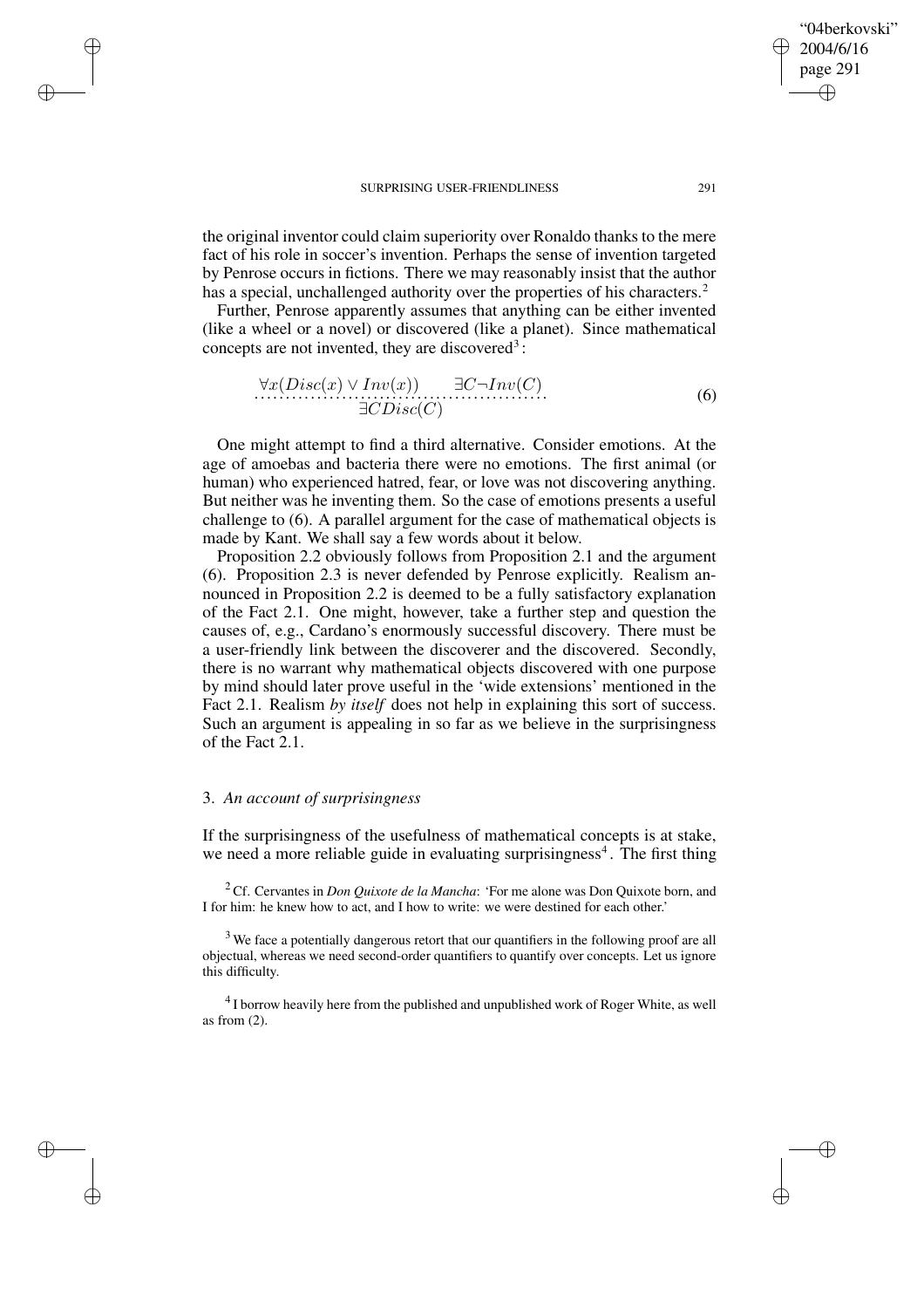"04berkovski" 2004/6/16 page 292 ✐ ✐

✐

✐

### 292 SANDY BERKOVSKI

to do is to distinguish between surprising and improbable facts. One might believe that the probability of a monkey typing 'I want a banana' (the outcome  $E$ ) is extremely low, whereas the probability of it typing 'tyue ojn48 iwl;' (the outcome  $E^*$ ) is high. In reality, meanwhile, these probabilities are very much the same. Both of them are random sequences of fifteen characters. But whereas the typing of the second sequence appears ordinary and dull, the typing of the first would be surprising. Hence surprisingness cannot be identified merely with low probabilities. Looking at the case more carefully, we notice one particular phænomenon: the typing of a meaningful phrase undermines our initial view of the situation. Initially we thought we were dealing with an animal unable to understand human language, and a typing machine, whose performance does not affect the probability of the outcome  $E$  as against the outcome  $E^*$ .

With the monkey typing a meaningful phrase, this assumption was put under threat. Let us designate by H our initial hypothesis and by  $H*$  the rival hypothesis, which could be either that the monkey understands human language, or the typing device is rigged, or both. We assume that  $H$  and  $H*$ are exhaustive. Then on the one hand, from Bayes's theorem we have:

$$
P(H|E) = \frac{P(H)P(E|H)}{P(E)}
$$

but on the other:

$$
P(E) = P(H)P(E|H) + P(H*)P(E|H*).
$$

Putting that together, we get:

$$
P(H|E) = \frac{P(H)P(E|H)}{P(H)P(E|H) + P(H*)P(E|H*)}.
$$
\n(7)

The surprisingness effect occurs if there is a significant decrease of the probability of H in light of the new evidence supplied by  $E: P(H|E) \ll P(H)$ . The fraction above shows that this is achieved when  $P(E|H)P(H) \ll$  $P(E|H*)P(H*)$  — when, in other words, there is an alternative hypothesis, itself not highly implausible, which makes E highly probable.

This condition clarifies the difference between the two equally improbable events  $E$  and  $E^*$ . The difficulty, however, arises when we need to assess the cases in which the hypothesis  $H*$  is itself incredible.<sup>5</sup> For instance, we might rule out from the outset the possibility of the rigged keyboard, itself a

<sup>5</sup> This drawback in Horwich's account was noticed by White.

✐

✐

✐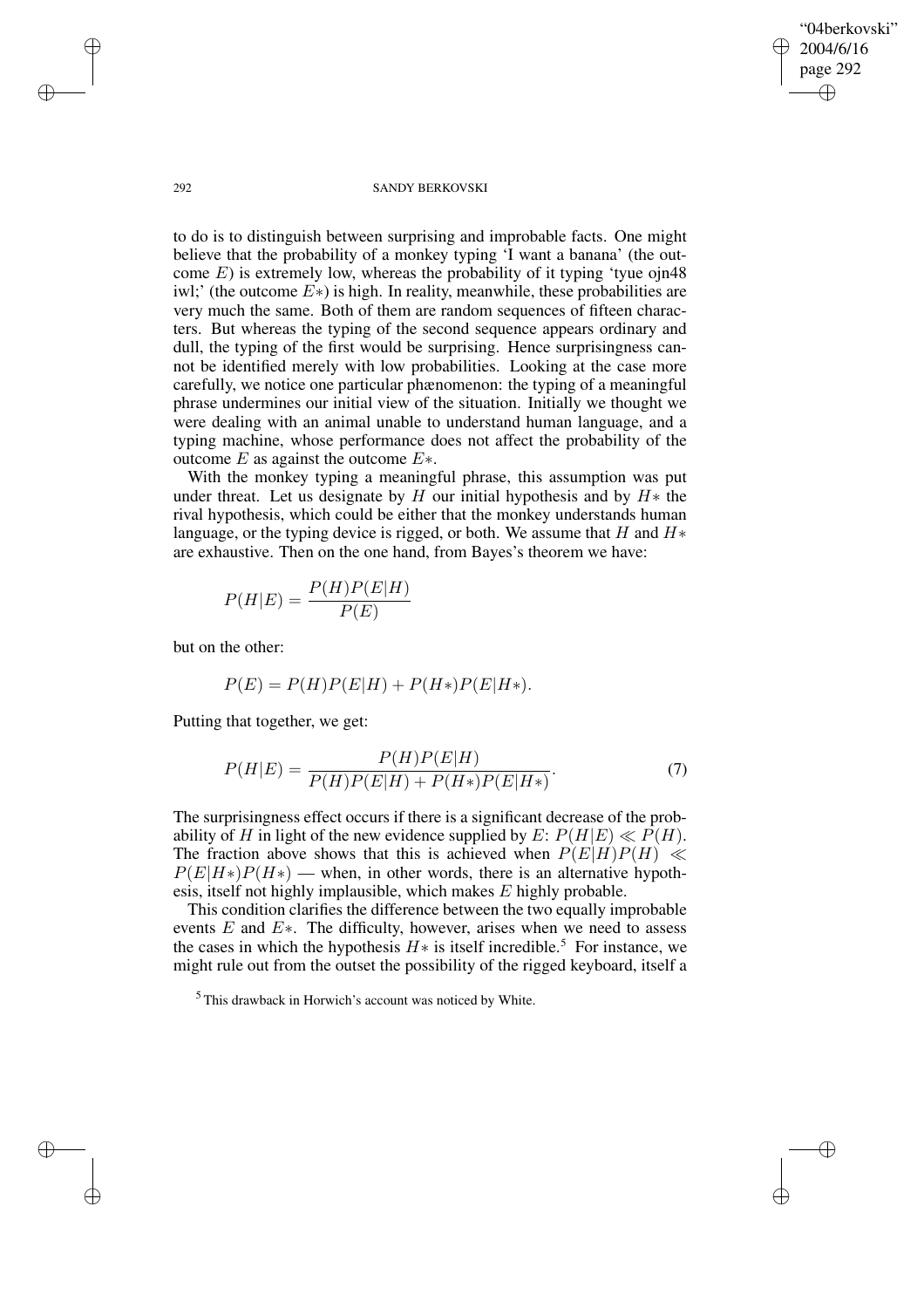not too implausible assumption. The remaining hypothesis — that monkeys understand human language — is still wildly implausible. Yet the surprisingness of the phænomenon does not disappear, whereas the probability of E on the assumption of  $H*$  increases:

$$
P(E|H) < P(E|H*)
$$

where  $H*$  is consistent with  $\neg H$ . The new surprisingness condition has, therefore, little to do with the implausibility of the rival hypothesis. Surprising phænomena induce a shift in our antecedent beliefs, however improbable the new beliefs might be.

## 4. *No surprising necessary statements*

We are now going to pay our debt and defend the Postulate 1.1. Wittgenstein's *Tractatus* contains a couple of gnomic remarks denying the surprisingness of logical propositions:

6.125 It is possible—indeed possible even according to the old conception of logic—to give in advance a description of all 'true' logical propositions.

6.1251 Hence there can *never* be surprises in logic.

And again:

✐

✐

✐

✐

6.126 The proof of the logical propositions consists in the following process: we produce them out of other logical propositions by successively applying certain operations that always generate further tautologies out of the initial ones.

6.1261 In logic process and result are equivalent. (Hence the absence of surprise.)

Wittgenstein can be understood in two mutually related ways. The simplest one is to focus on the fact that logical propositions (i.e. theorems of propositional logic) are all tautologies. However complicated, they are equivalent to the simplest tautologies, such as  $p \lor \neg p$  or  $p \supset p$ . So the surprisingness of their truth should be assigned the same degree as the surprisingness of the simple tautologies.

A more ambitious view which can be ascribed to Wittgenstein concerns the role of proof. According to it, one can never express surprise over the truth of  $S$  unless one understands what  $S$  says. Such a condition is perfectly trivial. But in the logical/mathematical case the meaning of  $S$  is recognised by the speaker only on the condition that the speaker knows the proof of S (this is the impact of the claim that in logic the process and result are identical). But

"04berkovski" 2004/6/16 page 293

✐

✐

✐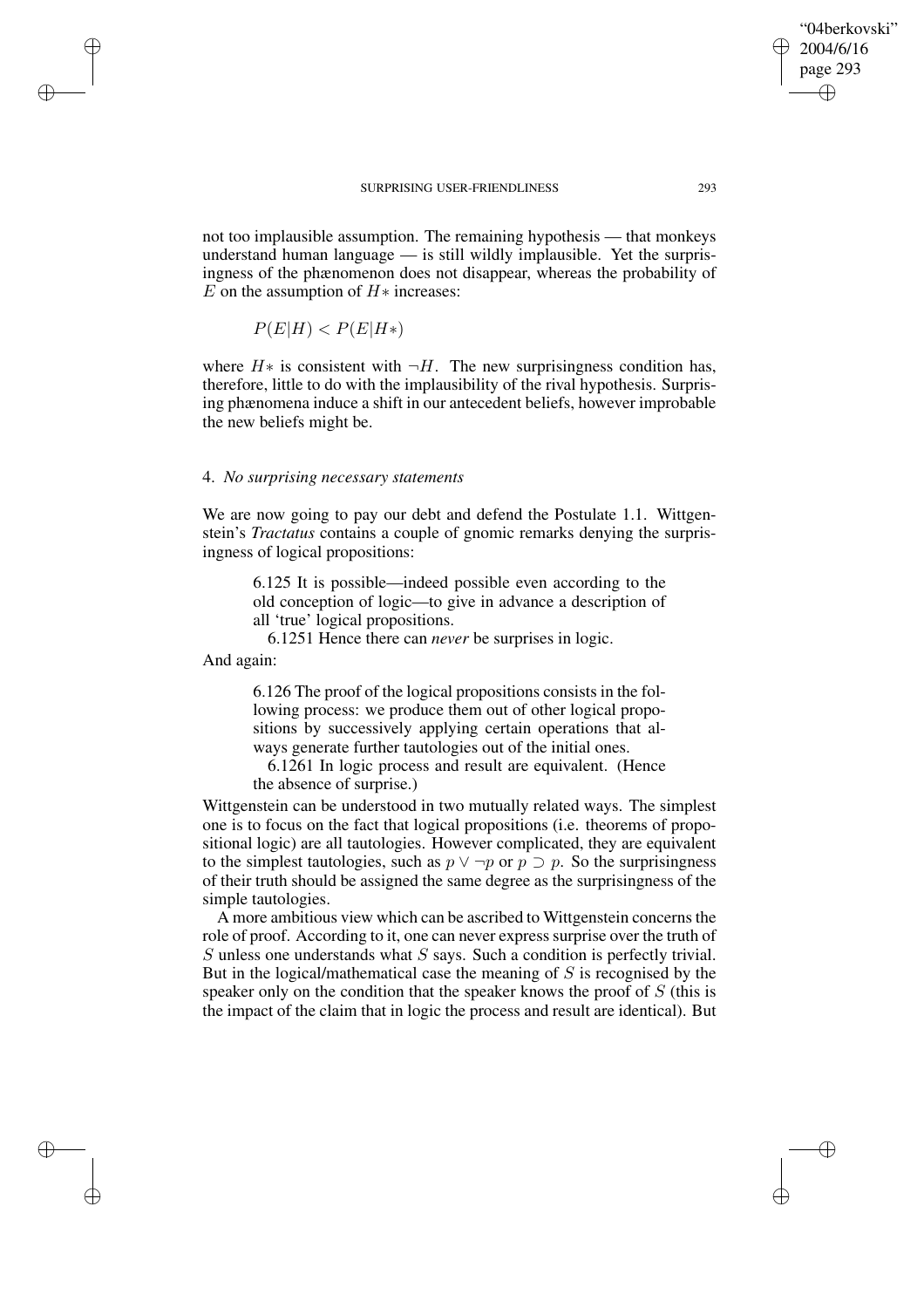"04berkovski" 2004/6/16 page 294 ✐ ✐

✐

✐

### 294 SANDY BERKOVSKI

the proof of S eliminates its surprisingness, since it should allegedly consist in a series of tautological equivalences. A fairly complicated tautology is reduced by a series of equivalences to a less complicated tautology, and ultimately, to some simplest tautology R. The fact that  $S \equiv R$  may appear surprising only to someone who is ignorant of this series of equivalences in the proof: every step in the series is by itself not surprising.

The gaps existing in the Tractarian solution are obvious. There is, first, no attempt to clarify the conditions of genuine surprise. And secondly, the solution might seem plausible for the case of propositional tautologies. Its significance for a wider range of necessary statements (in predicate logic, traditional mathematics, or metamathematics) rests on the controversial assumption that all these areas are reducible to propositional logic.

Nevertheless there is an appealing element in the Tractarian view. S is surprising for X only if X had an antecedent ground to believe that  $\neg S$ . But when  $S$  is necessarily true, it is unclear on what basis  $S$  could believe that. To take again Penrose's example (5), it is surprising by virtue of its beauty and simplicity. Then it should be surprising no more than the necessarily false proposition  $e^{iA+iB} = e^{iA} + e^{iB}$ .

# 5. *The truly surprising user-friendliness. . .*

# 5.1. *. . . in mathematical applications in physics*

Let us see how this account fares with the Facts 1.1, 1.2, 2.2, and 2.1 when they play the rôle of the outcome  $E$ . Steiner operates with two rival hypotheses:

*Hypothesis 5.1*: *Manipulations with physically meaningless mathematical concepts (or: with mathematical notation) should not yield physically meaningful statements.*

and:

# *Hypothesis 5.2*: *Nature conforms to mathematics, which is itself a human creation.*

The Hypotheses 5.1 and 5.2 express naturalism and anthropocentrism respectively. Naturalism is the initial hypothesis  $H$ , whereas anthropocentrism is the rival hypothesis  $H*$ . An instant objection would be that these are metaphysical doctrines which hold or do not hold necessarily. If naturalism is true of the actual world, it is true of other worlds too, and similarly for anthropocentrism.

✐

✐

✐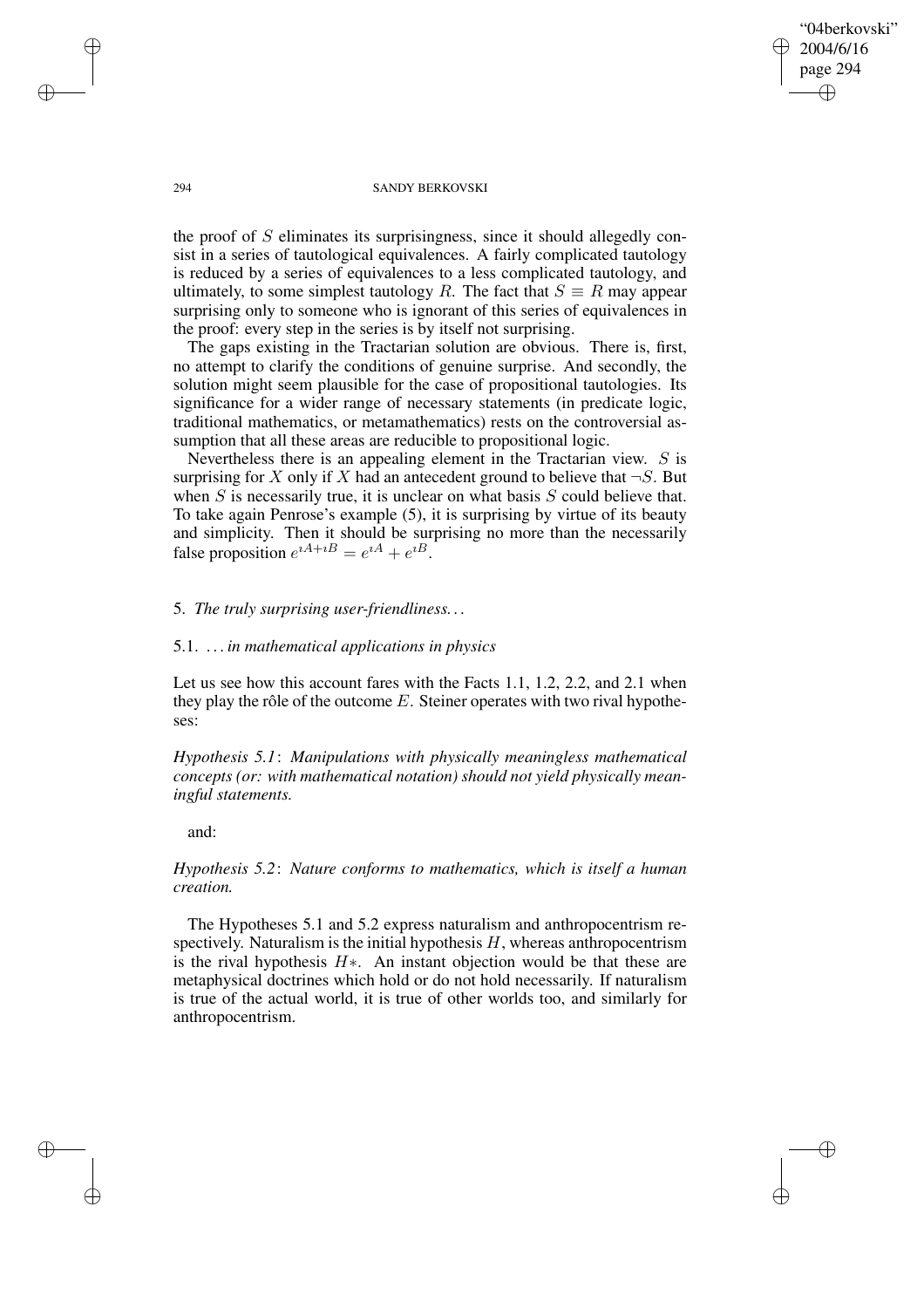But this argument is unconvincing. We can imagine a world which has particularly intractable laws. Suppose further that mathematics developed by counterfactual humans there is limited to arithmetic and Euclidean geometry. There will be then no evidence in favour of anthropocentrism in that world. Equally we can imagine a world with particularly simple laws, nevertheless inhabited by an immensely talented population. In such a world, mathematics developed may far surpass the needs of an adequate physical theory.

(It is again crucial to recognise that naturalism and anthropocentrism as they appear in the Hypotheses 5.1 and 5.2 are *epistemic* claims. We might not be able to conceive a world with the laws indescribable by mathematics, but this impossibility does not preclude the limited strength of particular mathematical theories developed by the populations in different worlds.)

Therefore, the probabilities assigned to naturalism and anthropocentrism will be between 0 or 1. As we have seen, the new evidence (expressed here by Fact 1.2) can lend support to the rival hypothesis on the assumption that that hypothesis is not itself improbable. But how are we to assign specific values to the probabilities naturalism and anthropocentrism? The sceptical reaction to Steiner's arguments stems, it seems, from the extremely low probability of anthropocentrism. And according to (7) above, Steiner's Fact 1.2 will not be seen as surprising in case the hypothesis  $H*(-Hypothesis 5.2)$ is highly improbable. However, the surprisingness of the Fact 1.2 will be sustained if we limit ourselves to the denial of  $H$ (=Hypothesis 5.1) without committing ourselves to any of its alternatives.

(Indeed, the alternatives to naturalism are not limited to the version of anthropocentrism espoused by Steiner. One other alternative, incidentally mentioned by Steiner, is the Kantian approach<sup>6</sup>. According to Kant, nature as the subject of physical research consists of phenomena. These latter are describable in spatio-temporal notions. On the other hand, arithmetic and geometry conceptualize our intuitions of space and time. Therefore, mathematics is (necessarily) applicable, simply because its link with experience is never broken. Yet another alternative is offered by Spinoza<sup>7</sup>. He purported to establish that 'the order and connection of ideas is the same as the order and connection of things'. This follows not from any anthropocentric argument, but rather from the view that mind and the universe are not two distinct things. Of course, both of these alternatives have to be explained further in order to make them workable; yet we can see that the denial of naturalism does not lead us necessarily to the 'user-friendly' anthropocentrism.)

 ${}^{6}$  Cf. (3, §38).

✐

✐

✐

✐

<sup>7</sup> Cf. (5, II:7, Scholium to II:8).

*"04berkovski" 2004/6/16 page 295*

✐

✐

✐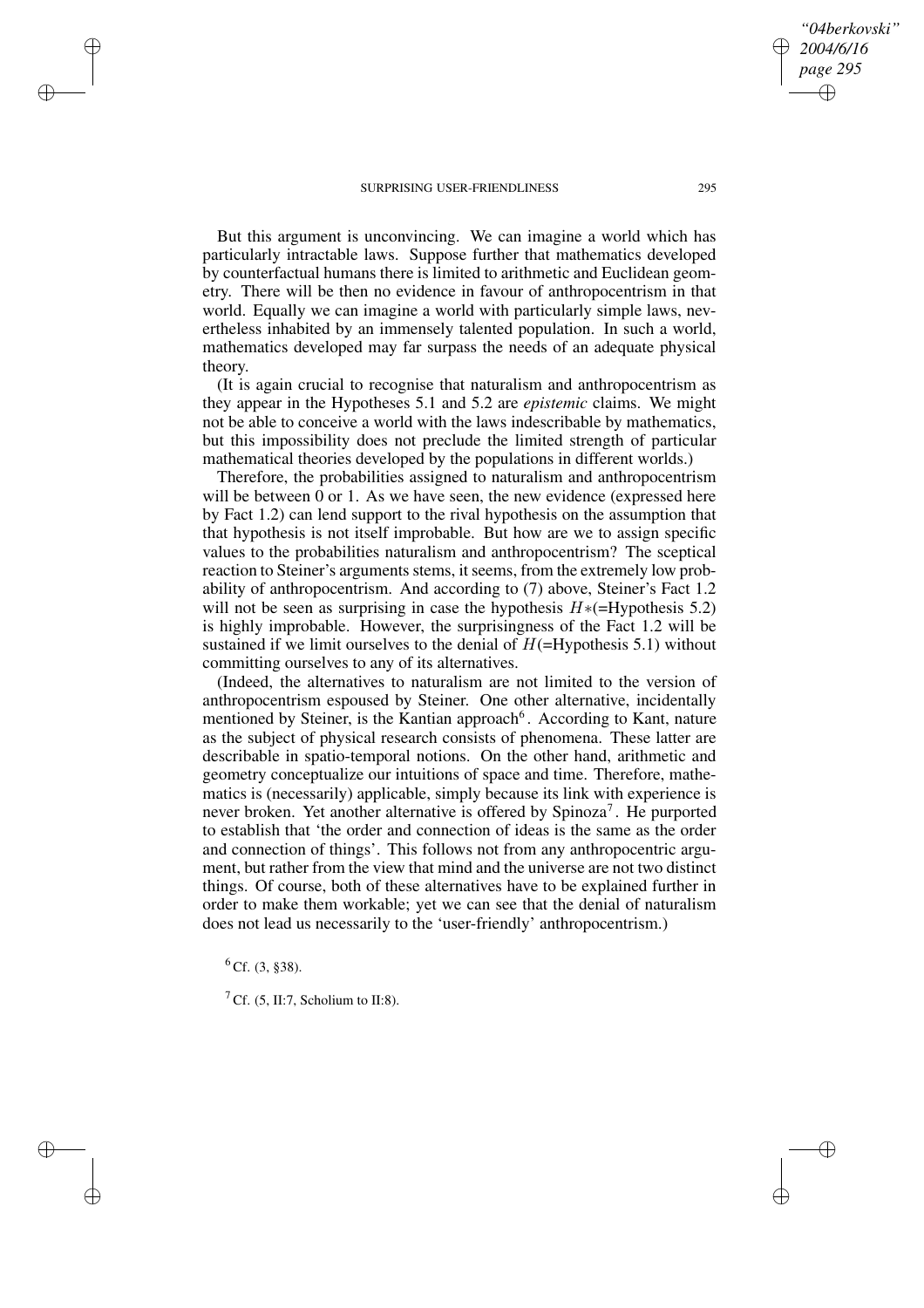*"04berkovski" 2004/6/16 page 296* ✐ ✐

✐

✐

### 296 SANDY BERKOVSKI

# 5.2. *. . .within mathematics*

Penrose has his own duo of hypotheses:

### *Hypothesis 5.3*: *Mathematical concepts are created by the humans.*

and:

# *Hypothesis 5.4*: *Mathematical concepts are discovered by the humans.*

They express idealism and platonism respectively. One difficulty, already mentioned before, is the unclarity in the link between the evidence and the hypotheses. There is simply no obvious sense in which the application of a mathematical concept in a variety of fields can lend support to either its invention by a particular human, or its discovery by the same human. The second difficulty is that unlike the Hypotheses 5.1 and 5.2, idealism and platonism are metaphysical doctrines, being true or false by necessity. Hence, the analysis of surprise given above is not applicable in this case.

However, the second objection requires some defence. The truth of idealism (i.e. of the hypothesis 5.3), in particular, may seem to depend on the existence of humans. Given the necessity of origin, in a possible world  $w$ where no life has evolved on Earth we may claim that no humans exist. Yet some other creatures in  $w$ , as a matter of fact, can use the arithmetic of natural numbers. There is nothing implausible in such a scenario. Then the concept of natural number, whatever its origin in  $w$  is, was not invented in w by the humans. On the other hand, according to idealism, at least in our actual world @ idealism is true: mathematical concepts have verily been invented by the humans. Therefore, idealism is contingent.

Our version of idealism is clearly defective, but not unexpectedly so. For the claim Penrose is attempting to rebut is not about the unique capacities of the humans. The idealist commitment is conditional: *if* there were humans in  $w$ , *then* they would have created mathematical concepts. But if  $w$  contains no humans, then no doubt some *other* creatures might have invented mathematics. And surely the humans and the extra-terrestrials might have invented mathematics independently of one another. Lastly, in the world  $u$ , where there is no life at all (but only helium and hydrogen, say), there are no mathematical concepts either, simply because there is no one to invent them. Spelled out in full, the whole idea of idealism may seem queerly irrelevant, partly because it is obscure whether there actually are theorists willing to subscribe to it.

Be that as it may, we get a more cogent formulation of idealism:

✐

✐

✐